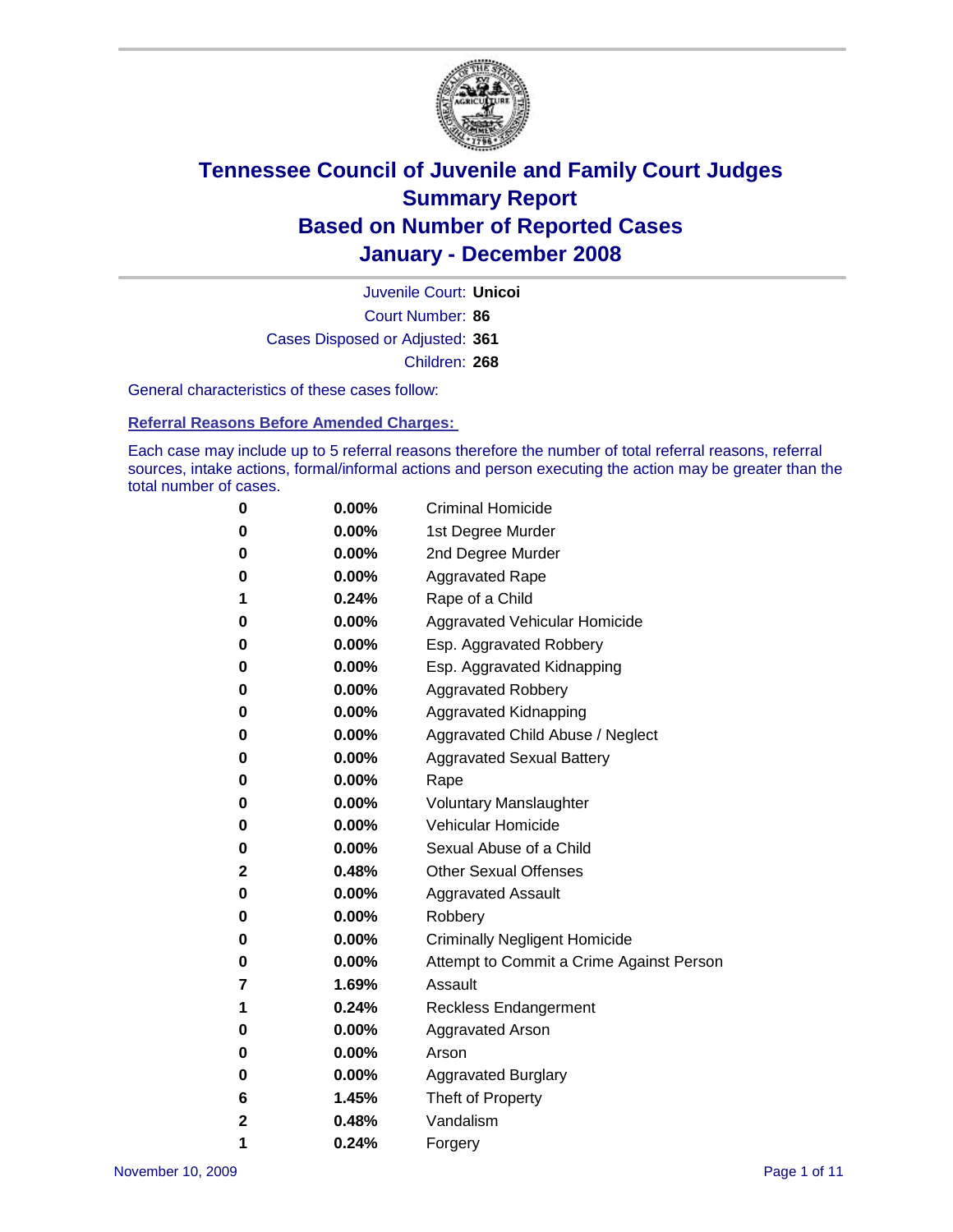

Court Number: **86** Juvenile Court: **Unicoi** Cases Disposed or Adjusted: **361** Children: **268**

#### **Referral Reasons Before Amended Charges:**

Each case may include up to 5 referral reasons therefore the number of total referral reasons, referral sources, intake actions, formal/informal actions and person executing the action may be greater than the total number of cases.

| 0           | 0.00%    | <b>Worthless Checks</b>                                     |
|-------------|----------|-------------------------------------------------------------|
| 0           | 0.00%    | Illegal Possession / Fraudulent Use of Credit / Debit Cards |
| 1           | 0.24%    | <b>Burglary</b>                                             |
| 1           | 0.24%    | Unauthorized Use of a Vehicle                               |
| 0           | $0.00\%$ | <b>Cruelty to Animals</b>                                   |
| 2           | 0.48%    | Sale of Controlled Substances                               |
| 14          | 3.38%    | <b>Other Drug Offenses</b>                                  |
| 11          | 2.66%    | <b>Possession of Controlled Substances</b>                  |
| 1           | 0.24%    | <b>Criminal Attempt</b>                                     |
| 0           | 0.00%    | Carrying Weapons on School Property                         |
| 1           | 0.24%    | Unlawful Carrying / Possession of a Weapon                  |
| 4           | 0.97%    | <b>Evading Arrest</b>                                       |
| 0           | 0.00%    | Escape                                                      |
| 0           | 0.00%    | Driving Under Influence (DUI)                               |
| 0           | $0.00\%$ | Possession / Consumption of Alcohol                         |
| 2           | 0.48%    | Resisting Stop, Frisk, Halt, Arrest or Search               |
| 1           | 0.24%    | <b>Aggravated Criminal Trespass</b>                         |
| 3           | 0.72%    | Harassment                                                  |
| 0           | 0.00%    | Failure to Appear                                           |
| 0           | 0.00%    | Filing a False Police Report                                |
| 0           | 0.00%    | Criminal Impersonation                                      |
| 2           | 0.48%    | <b>Disorderly Conduct</b>                                   |
| 0           | 0.00%    | <b>Criminal Trespass</b>                                    |
| 35          | 8.45%    | <b>Public Intoxication</b>                                  |
| 0           | 0.00%    | Gambling                                                    |
| 23          | 5.56%    | Traffic                                                     |
| $\mathbf 2$ | 0.48%    | Local Ordinances                                            |
| 0           | 0.00%    | Violation of Wildlife Regulations                           |
| 1           | 0.24%    | <b>Contempt of Court</b>                                    |
| 35          | 8.45%    | Violation of Probation                                      |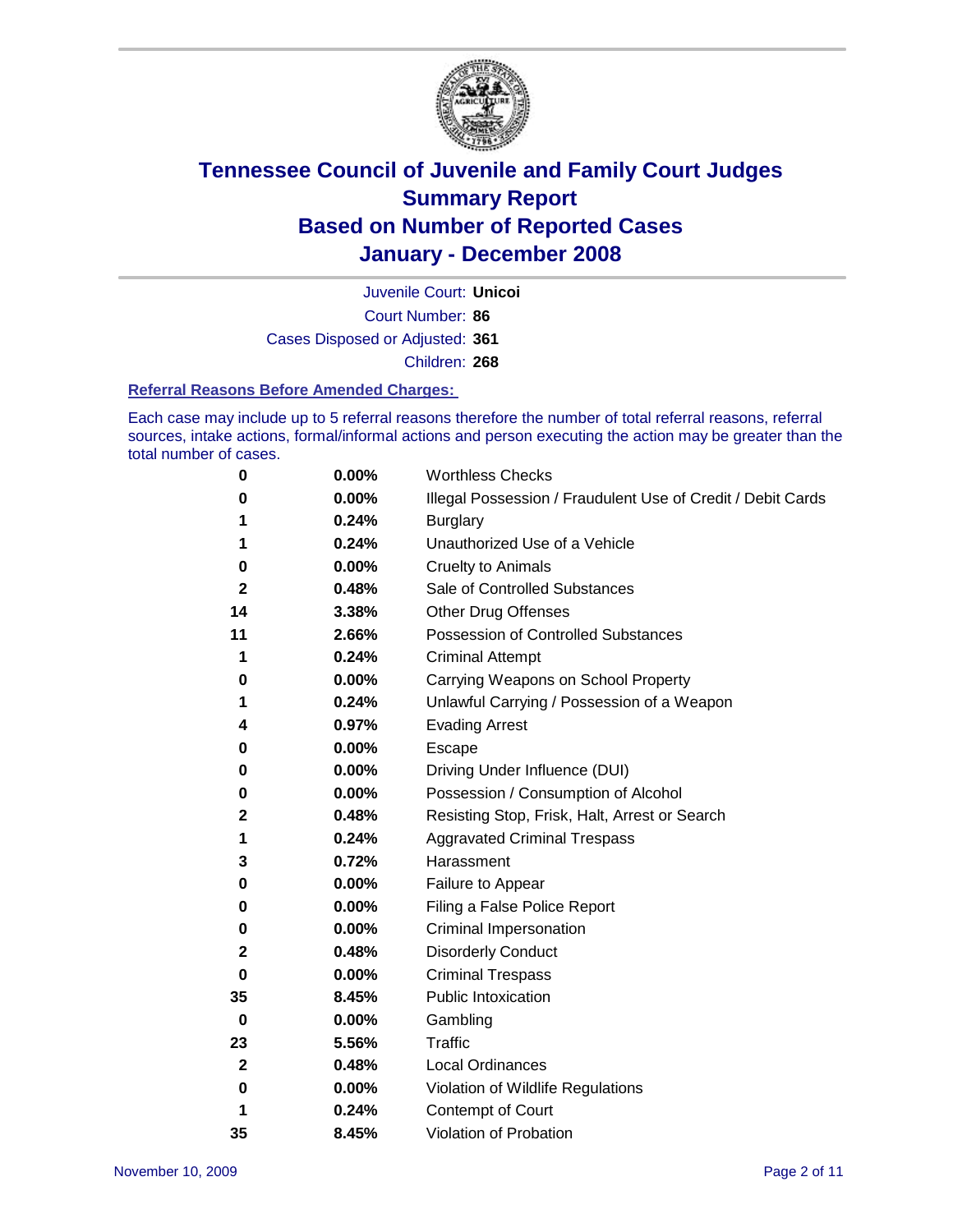

Court Number: **86** Juvenile Court: **Unicoi** Cases Disposed or Adjusted: **361** Children: **268**

#### **Referral Reasons Before Amended Charges:**

Each case may include up to 5 referral reasons therefore the number of total referral reasons, referral sources, intake actions, formal/informal actions and person executing the action may be greater than the total number of cases.

| $\bf{0}$    | 0.00%   | Violation of Aftercare                 |
|-------------|---------|----------------------------------------|
| 40          | 9.66%   | Unruly Behavior                        |
| 84          | 20.29%  | Truancy                                |
|             | 0.24%   | In-State Runaway                       |
| $\bf{0}$    | 0.00%   | Out-of-State Runaway                   |
| 29          | 7.00%   | Possession of Tobacco Products         |
| 5           | 1.21%   | Violation of a Valid Court Order       |
| 5           | 1.21%   | Violation of Curfew                    |
| 0           | 0.00%   | Sexually Abused Child                  |
| 0           | 0.00%   | <b>Physically Abused Child</b>         |
| $\mathbf 2$ | 0.48%   | Dependency / Neglect                   |
| $\mathbf 2$ | 0.48%   | <b>Termination of Parental Rights</b>  |
| 0           | 0.00%   | <b>Violation of Pretrial Diversion</b> |
| 0           | 0.00%   | Violation of Informal Adjustment       |
| 0           | 0.00%   | <b>Judicial Review</b>                 |
| $\bf{0}$    | 0.00%   | <b>Administrative Review</b>           |
| $\bf{0}$    | 0.00%   | <b>Foster Care Review</b>              |
| 70          | 16.91%  | Custody                                |
| 11          | 2.66%   | Visitation                             |
| 1           | 0.24%   | Paternity / Legitimation               |
| 0           | 0.00%   | <b>Child Support</b>                   |
| 0           | 0.00%   | <b>Request for Medical Treatment</b>   |
| $\bf{0}$    | 0.00%   | <b>Consent to Marry</b>                |
| 5           | 1.21%   | Other                                  |
| 414         | 100.00% | <b>Total Referrals</b>                 |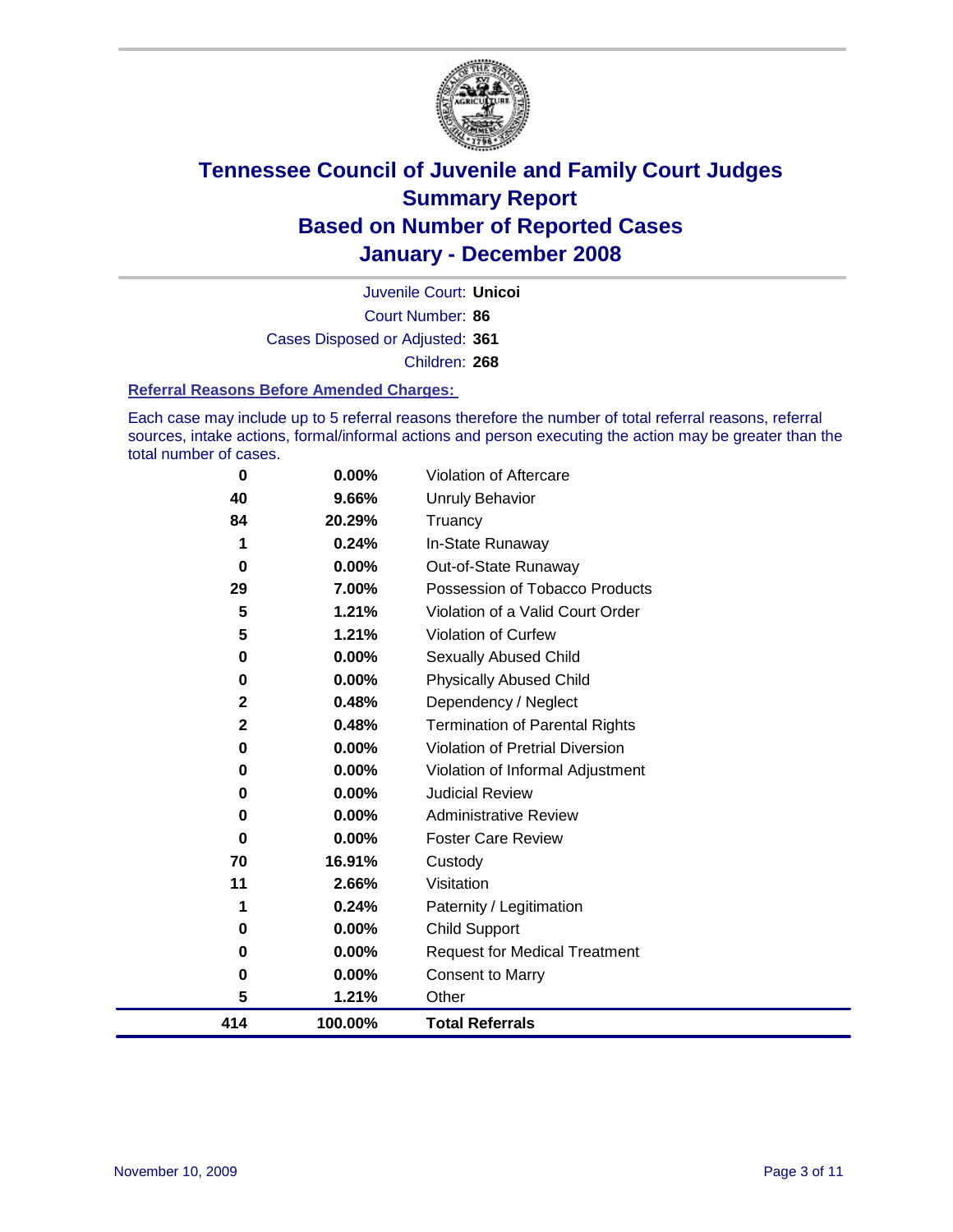

| Juvenile Court: Unicol          |  |
|---------------------------------|--|
| Court Number: 86                |  |
| Cases Disposed or Adjusted: 361 |  |
| Children: 268                   |  |
| <b>Referral Sources: 1</b>      |  |

| 282      | 68.12%   | Law Enforcement                   |
|----------|----------|-----------------------------------|
| 53       | 12.80%   | Parents                           |
| 34       | 8.21%    | Relatives                         |
| 0        | 0.00%    | Self                              |
| 0        | 0.00%    | School                            |
| 9        | 2.17%    | <b>CSA</b>                        |
| 27       | 6.52%    | <b>DCS</b>                        |
| 0        | $0.00\%$ | <b>Other State Department</b>     |
| $\bf{0}$ | $0.00\%$ | <b>District Attorney's Office</b> |
| 0        | $0.00\%$ | <b>Court Staff</b>                |
| $\bf{0}$ | 0.00%    | Social Agency                     |
| 0        | $0.00\%$ | <b>Other Court</b>                |
| 0        | 0.00%    | Victim                            |
| 3        | 0.72%    | Child & Parent                    |
| 0        | 0.00%    | Hospital                          |
| 0        | 0.00%    | Unknown                           |
| 6        | 1.45%    | Other                             |
| 414      | 100.00%  | <b>Total Referral Sources</b>     |

### **Age of Child at Referral: 2**

|    |          | <b>Total Child Count</b> |
|----|----------|--------------------------|
| 0  | $0.00\%$ | Unknown                  |
| 0  | $0.00\%$ | Ages 19 and Over         |
| 66 | 24.63%   | Ages 17 through 18       |
| 90 | 33.58%   | Ages 15 through 16       |
| 31 | 11.57%   | Ages 13 through 14       |
| 12 | 4.48%    | Ages 11 through 12       |
| 69 | 25.75%   | Ages 10 and Under        |
|    |          | 268<br>100.00%           |

<sup>1</sup> If different than number of Referral Reasons (414), verify accuracy of your court's data.

<sup>2</sup> One child could be counted in multiple categories, verify accuracy of your court's data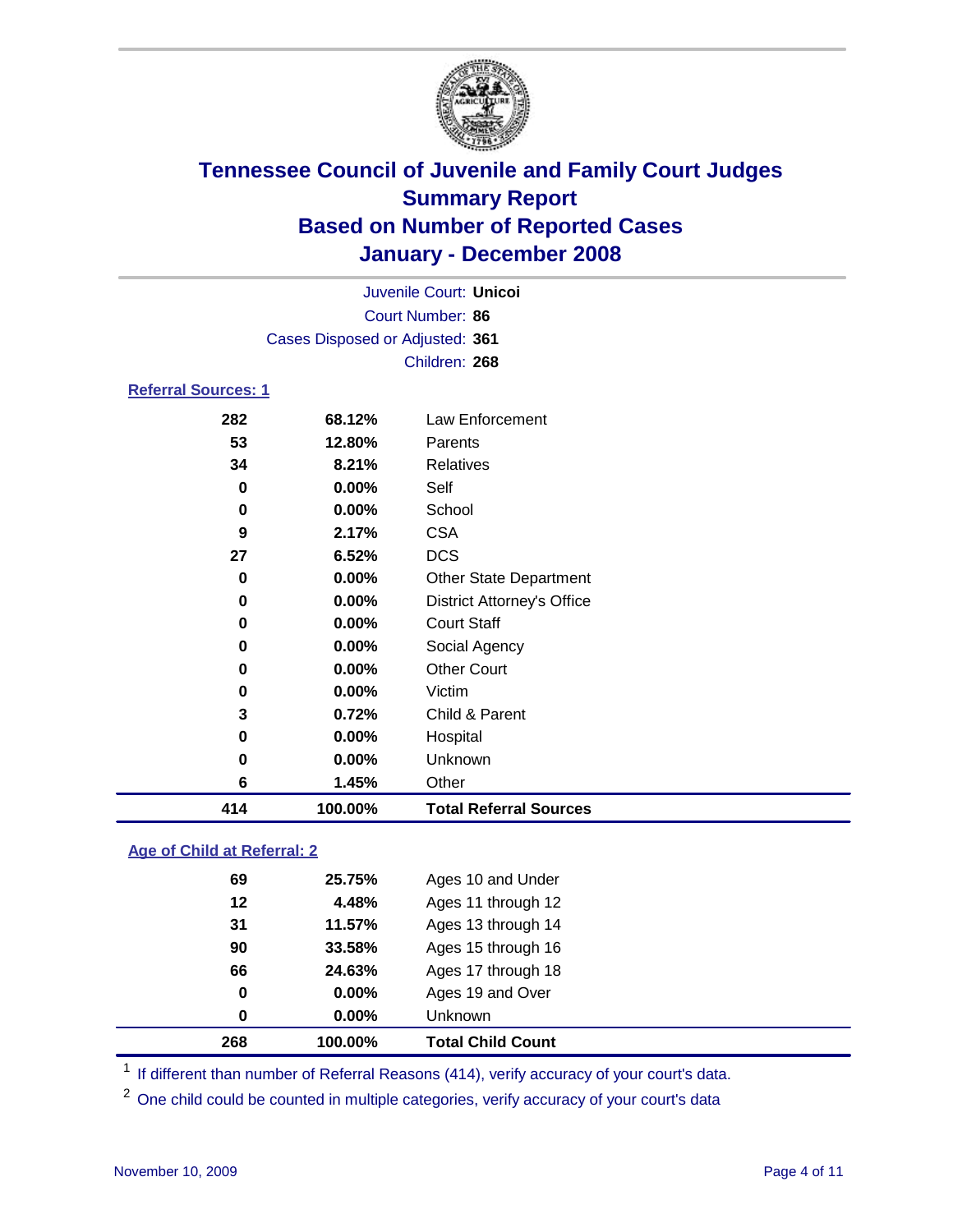

| Juvenile Court: Unicoi                  |                                 |                          |  |  |  |
|-----------------------------------------|---------------------------------|--------------------------|--|--|--|
| Court Number: 86                        |                                 |                          |  |  |  |
|                                         | Cases Disposed or Adjusted: 361 |                          |  |  |  |
|                                         |                                 | Children: 268            |  |  |  |
| Sex of Child: 1                         |                                 |                          |  |  |  |
| 157                                     | 58.58%                          | Male                     |  |  |  |
| 111                                     | 41.42%                          | Female                   |  |  |  |
| $\bf{0}$                                | 0.00%                           | Unknown                  |  |  |  |
| 268                                     | 100.00%                         | <b>Total Child Count</b> |  |  |  |
| <b>Race of Child: 1</b>                 |                                 |                          |  |  |  |
| 259                                     | 96.64%                          | White                    |  |  |  |
| $\mathbf 0$                             | 0.00%                           | African American         |  |  |  |
| 0                                       | 0.00%                           | Native American          |  |  |  |
| 0                                       | 0.00%                           | Asian                    |  |  |  |
| 3                                       | 1.12%                           | Mixed                    |  |  |  |
| 6                                       | 2.24%                           | Unknown                  |  |  |  |
| 268                                     | 100.00%                         | <b>Total Child Count</b> |  |  |  |
| <b>Hispanic Origin: 1</b>               |                                 |                          |  |  |  |
| $\mathbf 0$                             | 0.00%                           | Yes                      |  |  |  |
| 268                                     | 100.00%                         | No                       |  |  |  |
| $\mathbf 0$                             | 0.00%                           | Unknown                  |  |  |  |
| 268                                     | 100.00%                         | <b>Total Child Count</b> |  |  |  |
| <b>School Enrollment of Children: 1</b> |                                 |                          |  |  |  |
| 89                                      | 33.21%                          | Yes                      |  |  |  |
| $\bf{0}$                                | 0.00%                           | No                       |  |  |  |
| 179                                     | 66.79%                          | Unknown                  |  |  |  |
| 268                                     | 100.00%                         | <b>Total Child Count</b> |  |  |  |

One child could be counted in multiple categories, verify accuracy of your court's data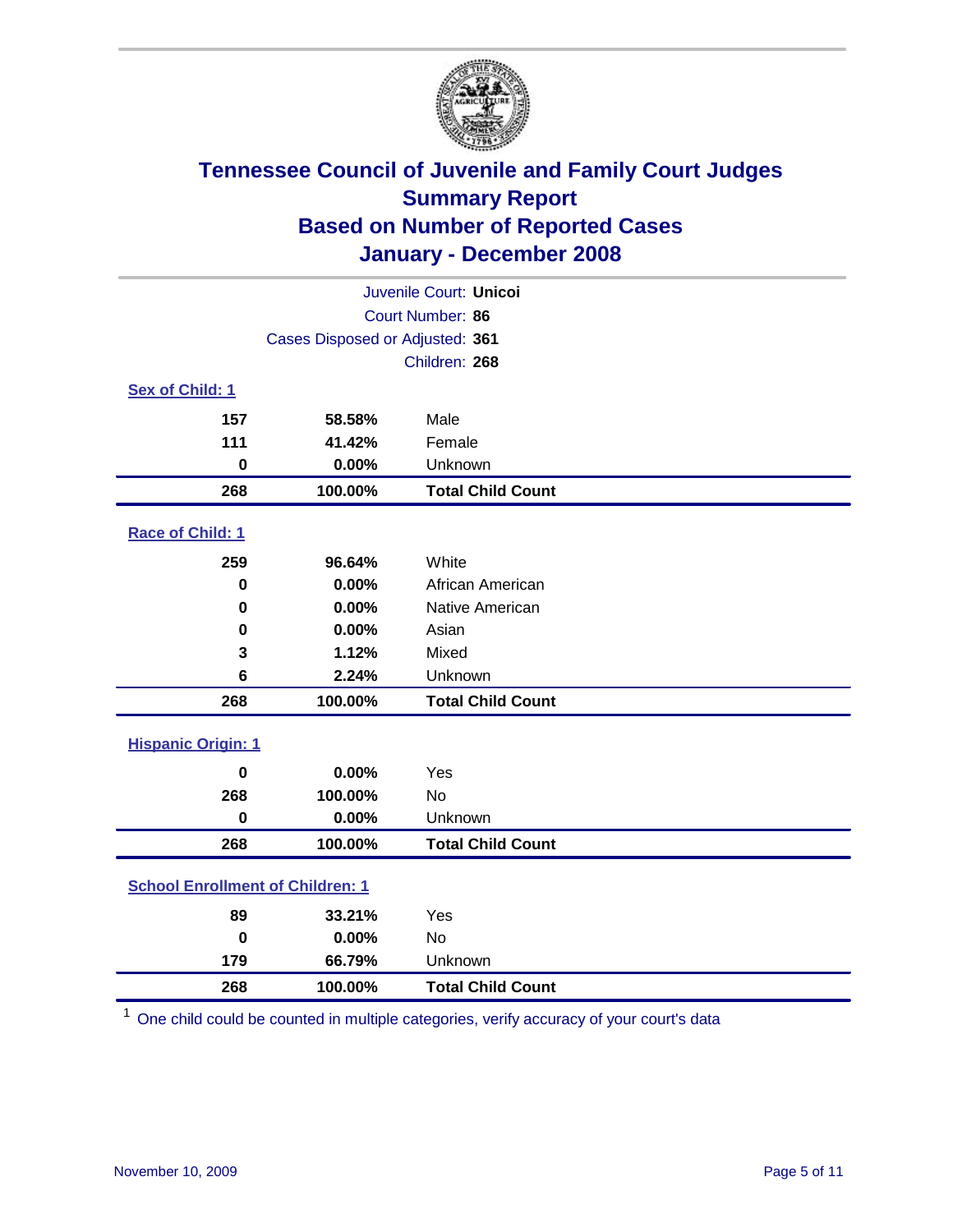

Court Number: **86** Juvenile Court: **Unicoi** Cases Disposed or Adjusted: **361** Children: **268**

#### **Living Arrangement of Child at Time of Referral: 1**

| 268 | 100.00%  | <b>Total Child Count</b>     |
|-----|----------|------------------------------|
| 15  | 5.60%    | Other                        |
| 0   | 0.00%    | Unknown                      |
| 3   | 1.12%    | Independent                  |
| 0   | $0.00\%$ | In an Institution            |
| 0   | $0.00\%$ | In a Residential Center      |
| 2   | 0.75%    | In a Group Home              |
| 4   | 1.49%    | With Foster Family           |
| 1   | 0.37%    | With Adoptive Parents        |
| 43  | 16.04%   | <b>With Relatives</b>        |
| 33  | 12.31%   | With Father                  |
| 108 | 40.30%   | With Mother                  |
| 1   | 0.37%    | With Mother and Stepfather   |
| 0   | $0.00\%$ | With Father and Stepmother   |
| 58  | 21.64%   | With Both Biological Parents |
|     |          |                              |

#### **Type of Detention: 2**

| 361 | 100.00%  | <b>Total Detention Count</b> |
|-----|----------|------------------------------|
| 0   | $0.00\%$ | Other                        |
| 329 | 91.14%   | Does Not Apply               |
| 0   | $0.00\%$ | <b>Unknown</b>               |
| 0   | 0.00%    | <b>Psychiatric Hospital</b>  |
| 0   | $0.00\%$ | Jail - No Separation         |
| 0   | $0.00\%$ | Jail - Partial Separation    |
| 0   | $0.00\%$ | Jail - Complete Separation   |
| 25  | 6.93%    | Juvenile Detention Facility  |
| 7   | 1.94%    | Non-Secure Placement         |
|     |          |                              |

<sup>1</sup> One child could be counted in multiple categories, verify accuracy of your court's data

<sup>2</sup> If different than number of Cases (361) verify accuracy of your court's data.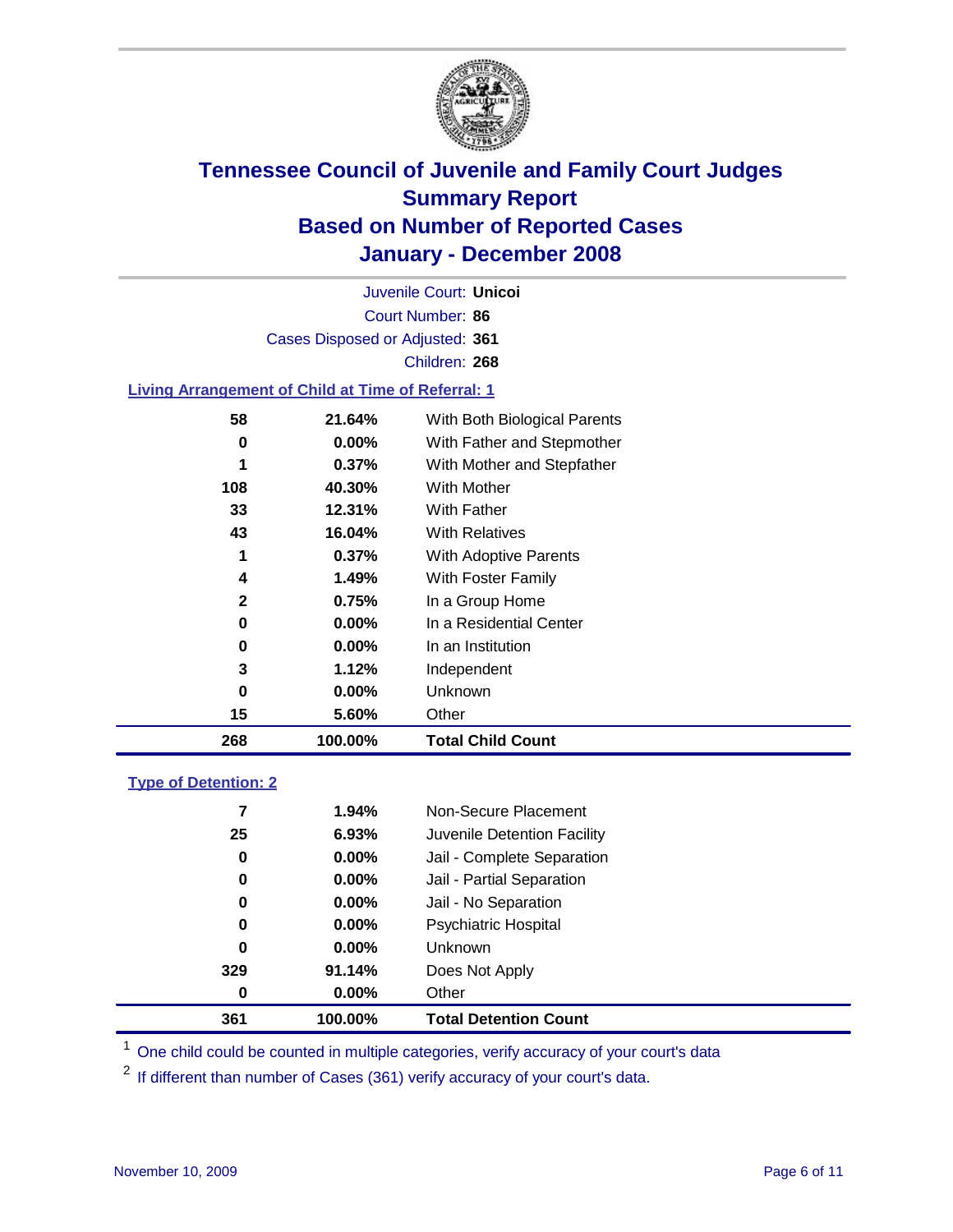

|                                                    | Juvenile Court: Unicoi               |                                      |  |  |  |  |
|----------------------------------------------------|--------------------------------------|--------------------------------------|--|--|--|--|
|                                                    | Court Number: 86                     |                                      |  |  |  |  |
|                                                    | Cases Disposed or Adjusted: 361      |                                      |  |  |  |  |
|                                                    |                                      | Children: 268                        |  |  |  |  |
| <b>Placement After Secure Detention Hearing: 1</b> |                                      |                                      |  |  |  |  |
| 18                                                 | 4.99%                                | Returned to Prior Living Arrangement |  |  |  |  |
| 1                                                  | 0.28%                                | Juvenile Detention Facility          |  |  |  |  |
| $\bf{0}$                                           | 0.00%                                | Jail                                 |  |  |  |  |
| 5                                                  | 1.39%                                | Shelter / Group Home                 |  |  |  |  |
| 1                                                  | 0.28%                                | <b>Foster Family Home</b>            |  |  |  |  |
| $\bf{0}$                                           | 0.00%                                | Psychiatric Hospital                 |  |  |  |  |
| 0                                                  | 0.00%                                | <b>Unknown</b>                       |  |  |  |  |
| 335                                                | 92.80%                               | Does Not Apply                       |  |  |  |  |
| 1                                                  | 0.28%                                | Other                                |  |  |  |  |
| 361                                                | 100.00%                              | <b>Total Placement Count</b>         |  |  |  |  |
| <b>Intake Actions: 2</b>                           |                                      |                                      |  |  |  |  |
| 413                                                | 99.76%                               | <b>Petition Filed</b>                |  |  |  |  |
| $\bf{0}$                                           | 0.00%                                | <b>Motion Filed</b>                  |  |  |  |  |
| $\bf{0}$                                           | 0.00%                                | <b>Citation Processed</b>            |  |  |  |  |
| $\bf{0}$                                           | 0.00%                                | Notification of Paternity Processed  |  |  |  |  |
| 0                                                  | 0.00%                                | Scheduling of Judicial Review        |  |  |  |  |
| 1                                                  | 0.24%                                | Scheduling of Administrative Review  |  |  |  |  |
| 0                                                  | 0.00%                                | Scheduling of Foster Care Review     |  |  |  |  |
| 0                                                  | 0.00%                                | Unknown                              |  |  |  |  |
| 0                                                  | 0.00%                                | Does Not Apply                       |  |  |  |  |
| 0                                                  | 0.00%                                | Other                                |  |  |  |  |
| 414                                                | 100.00%<br><b>Total Intake Count</b> |                                      |  |  |  |  |

<sup>1</sup> If different than number of Cases (361) verify accuracy of your court's data.

<sup>2</sup> If different than number of Referral Reasons (414), verify accuracy of your court's data.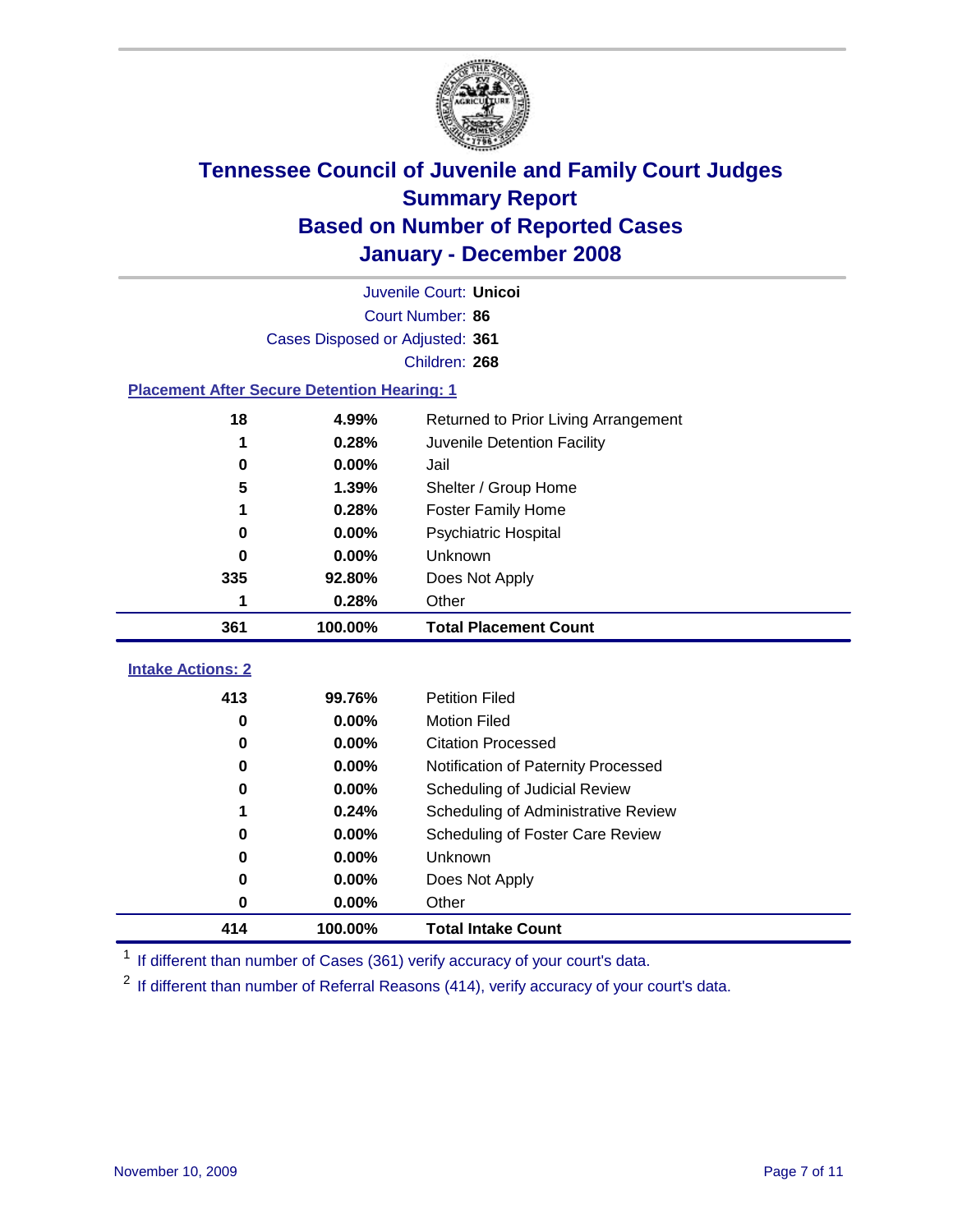

Court Number: **86** Juvenile Court: **Unicoi** Cases Disposed or Adjusted: **361** Children: **268**

### **Last Grade Completed by Child: 1**

| 0           | 0.00%   | Too Young for School     |
|-------------|---------|--------------------------|
| 0           | 0.00%   | Preschool                |
| $\mathbf 2$ | 0.75%   | Kindergarten             |
| 4           | 1.49%   | 1st Grade                |
| 1           | 0.37%   | 2nd Grade                |
| 5           | 1.87%   | 3rd Grade                |
| 0           | 0.00%   | 4th Grade                |
| 4           | 1.49%   | 5th Grade                |
| $\mathbf 2$ | 0.75%   | 6th Grade                |
| 5           | 1.87%   | 7th Grade                |
| 13          | 4.85%   | 8th Grade                |
| 14          | 5.22%   | 9th Grade                |
| 18          | 6.72%   | 10th Grade               |
| 11          | 4.10%   | 11th Grade               |
| 9           | 3.36%   | 12th Grade               |
| 0           | 0.00%   | Non-Graded Special Ed    |
| 0           | 0.00%   | <b>GED</b>               |
| 0           | 0.00%   | Graduated                |
| 0           | 0.00%   | Never Attended School    |
| 180         | 67.16%  | Unknown                  |
| 0           | 0.00%   | Other                    |
| 268         | 100.00% | <b>Total Child Count</b> |

### **Enrolled in Special Education: 1**

| 0<br>268 | $0.00\%$<br>100.00% | Yes<br>No.               |
|----------|---------------------|--------------------------|
| 0        | $0.00\%$            | Unknown                  |
| 268      | 100.00%             | <b>Total Child Count</b> |

One child could be counted in multiple categories, verify accuracy of your court's data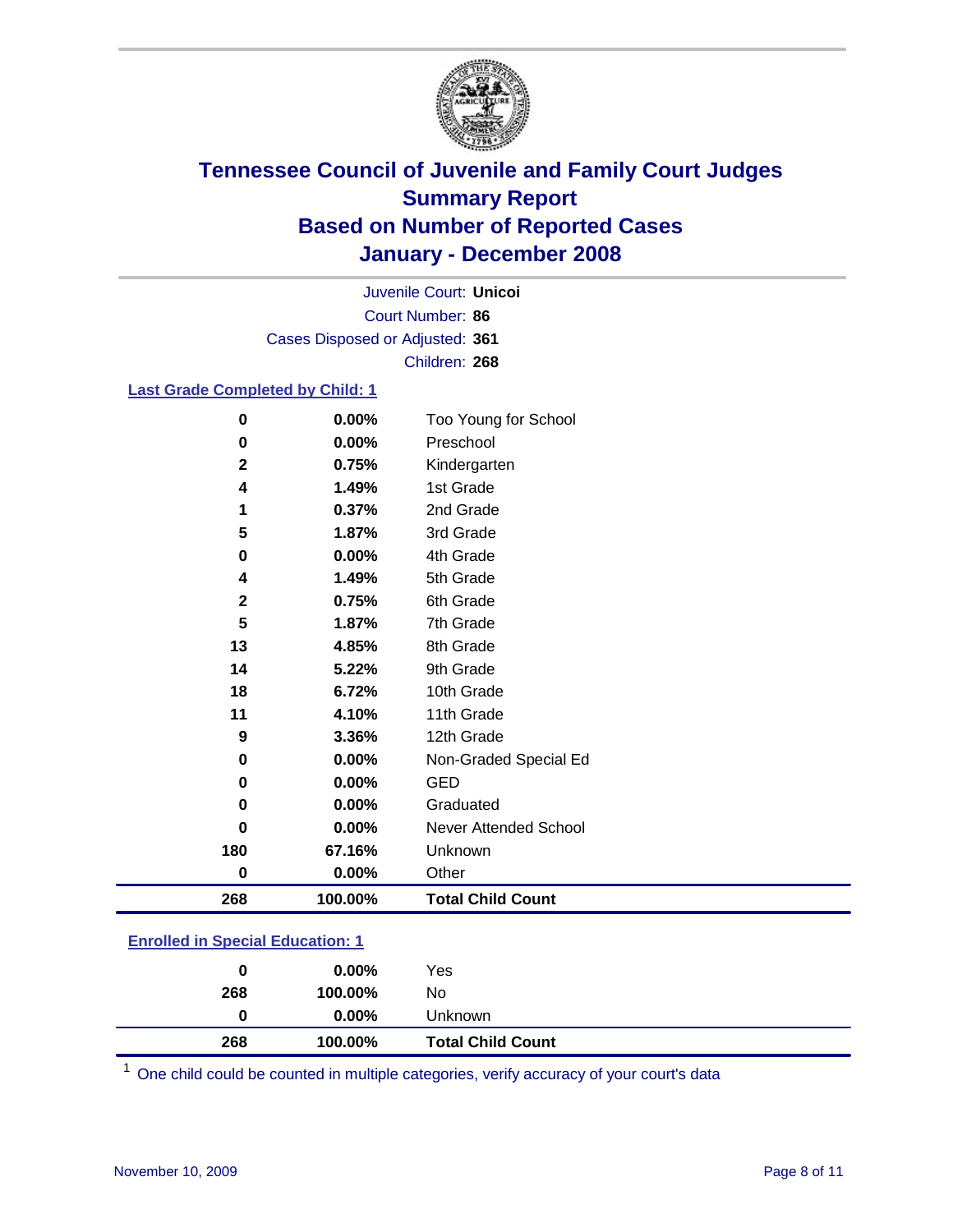

|                              |                                 | Juvenile Court: Unicol    |  |
|------------------------------|---------------------------------|---------------------------|--|
|                              |                                 | Court Number: 86          |  |
|                              | Cases Disposed or Adjusted: 361 |                           |  |
|                              |                                 | Children: 268             |  |
| <b>Action Executed By: 1</b> |                                 |                           |  |
| 414                          | 100.00%                         | Judge                     |  |
| 0                            | $0.00\%$                        | Referee                   |  |
| 0                            | $0.00\%$                        | <b>YSO</b>                |  |
| 0                            | $0.00\%$                        | Other                     |  |
| 0                            | $0.00\%$                        | Unknown                   |  |
| 414                          | 100.00%                         | <b>Total Action Count</b> |  |

### **Formal / Informal Actions: 1**

| 71           | 17.15%   | Dismissed                                        |
|--------------|----------|--------------------------------------------------|
| 0            | $0.00\%$ | Retired / Nolle Prosequi                         |
| 0            | $0.00\%$ | <b>Complaint Substantiated Delinquent</b>        |
| 259          | 62.56%   | <b>Complaint Substantiated Status Offender</b>   |
| 0            | $0.00\%$ | <b>Complaint Substantiated Dependent/Neglect</b> |
| 0            | $0.00\%$ | <b>Complaint Substantiated Abused</b>            |
| 0            | $0.00\%$ | <b>Complaint Substantiated Mentally III</b>      |
| $\mathbf{2}$ | 0.48%    | Informal Adjustment                              |
| 0            | $0.00\%$ | <b>Pretrial Diversion</b>                        |
| 1            | 0.24%    | <b>Transfer to Adult Court Hearing</b>           |
|              | 0.24%    | Charges Cleared by Transfer to Adult Court       |
| 3            | 0.72%    | Special Proceeding                               |
| $\mathbf{2}$ | 0.48%    | Review Concluded                                 |
| 1            | 0.24%    | Case Held Open                                   |
| 74           | 17.87%   | Other                                            |
| 0            | 0.00%    | Unknown                                          |
| 414          | 100.00%  | <b>Total Action Count</b>                        |

<sup>1</sup> If different than number of Referral Reasons (414), verify accuracy of your court's data.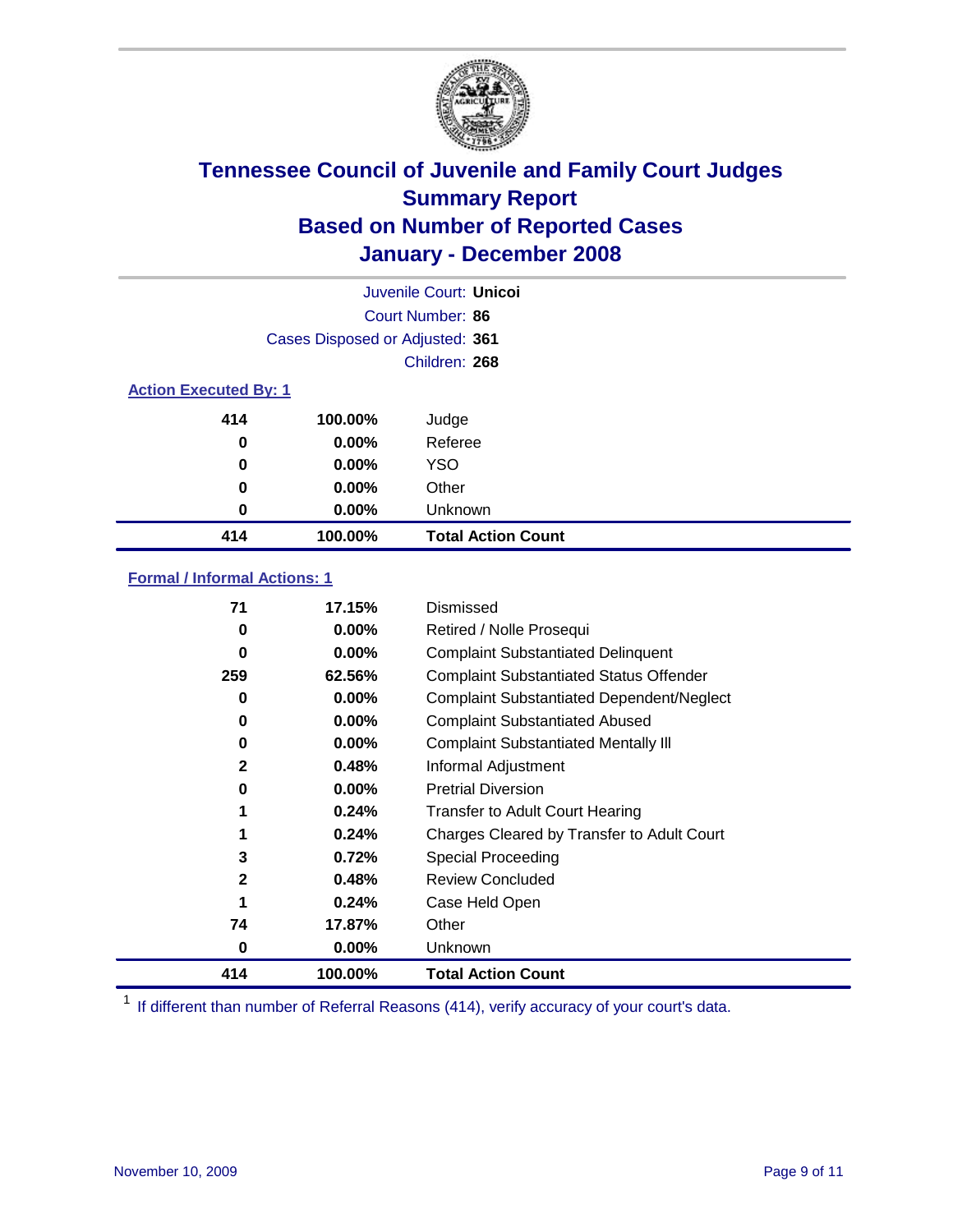

|                       |                                 | Juvenile Court: Unicoi                                |
|-----------------------|---------------------------------|-------------------------------------------------------|
|                       |                                 | Court Number: 86                                      |
|                       | Cases Disposed or Adjusted: 361 |                                                       |
|                       |                                 | Children: 268                                         |
| <b>Case Outcomes:</b> |                                 | There can be multiple outcomes for one child or case. |
| 65                    | 10.02%                          | <b>Case Dismissed</b>                                 |
| 0                     | 0.00%                           | Case Retired or Nolle Prosequi                        |
| 1                     | 0.15%                           | Warned / Counseled                                    |
| 0                     | 0.00%                           | <b>Held Open For Review</b>                           |
| 1                     | 0.15%                           | Supervision / Probation to Juvenile Court             |
| 5                     | 0.77%                           | <b>Probation to Parents</b>                           |
| 0                     | 0.00%                           | Referral to Another Entity for Supervision / Service  |
| 1                     | 0.15%                           | Referred for Mental Health Counseling                 |
| 0                     | 0.00%                           | Referred for Alcohol and Drug Counseling              |
| 0                     | 0.00%                           | <b>Referred to Alternative School</b>                 |
| 0                     | 0.00%                           | Referred to Private Child Agency                      |
| 0                     | 0.00%                           | Referred to Defensive Driving School                  |
| 0                     | 0.00%                           | Referred to Alcohol Safety School                     |
| 0                     | 0.00%                           | Referred to Juvenile Court Education-Based Program    |
| 0                     | 0.00%                           | Driver's License Held Informally                      |
| 0                     | 0.00%                           | <b>Voluntary Placement with DMHMR</b>                 |
| 0                     | 0.00%                           | <b>Private Mental Health Placement</b>                |
| 0                     | 0.00%                           | <b>Private MR Placement</b>                           |
| 4                     | 0.62%                           | Placement with City/County Agency/Facility            |
| 0                     | 0.00%                           | Placement with Relative / Other Individual            |
| 112                   | 17.26%                          | Fine                                                  |
| 0                     | 0.00%                           | <b>Public Service</b>                                 |
| 3                     | 0.46%                           | Restitution                                           |
| 0                     | 0.00%                           | <b>Runaway Returned</b>                               |
| 0                     | 0.00%                           | No Contact Order                                      |
| 0                     | 0.00%                           | Injunction Other than No Contact Order                |
| 0                     | 0.00%                           | <b>House Arrest</b>                                   |
| 0                     | 0.00%                           | <b>Court Defined Curfew</b>                           |
| 0                     | 0.00%                           | Dismissed from Informal Adjustment                    |
| 0                     | 0.00%                           | <b>Dismissed from Pretrial Diversion</b>              |
| 0                     | 0.00%                           | Released from Probation                               |
| 0                     | 0.00%                           | <b>Transferred to Adult Court</b>                     |
| 0                     | 0.00%                           | <b>DMHMR Involuntary Commitment</b>                   |